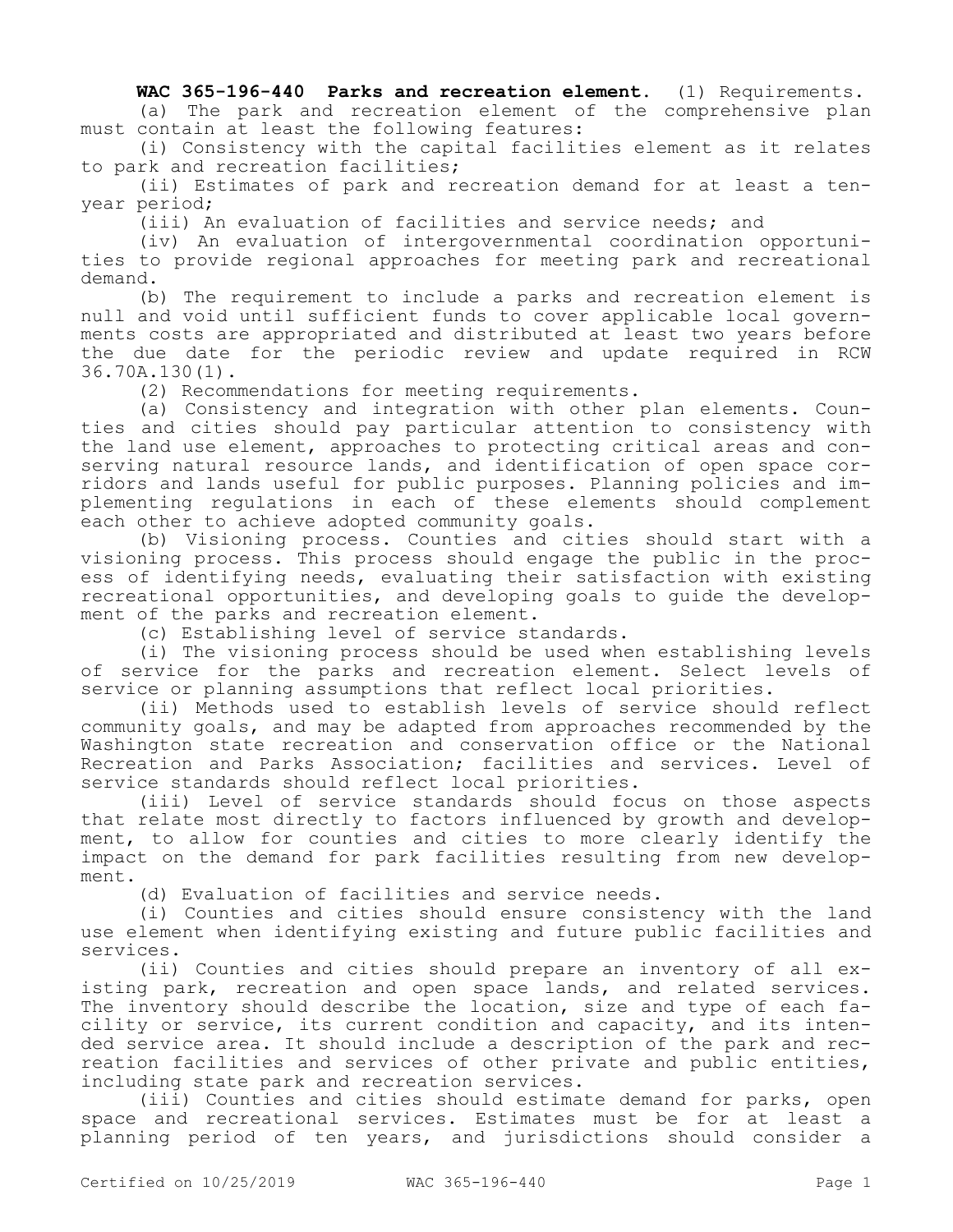planning period that matches that used for other comprehensive plan elements (e.g., twenty years). In preparing estimates, factors that should be considered include, but are not limited to:

(A) Population forecasts and other demographic projections;

(B) Levels of service selected for each type of facility or service to be provided;

(C) User information and participation rates from current facilities and programs;

(D) Surveys or other means of assessing community priorities for park and recreational services;

(E) National and local trends in recreational demands and services;

(F) Facilities and services provided by other private or public entities; and

(G) Review of statewide recreation plans, assessments and recreation trends made available through the department, the Washington state department of fish and wildlife, the Washington state department of natural resources, the recreation and conservation office, and the state parks and recreation commission.

(e) The parks and recreation element should identify future facilities and services needed to meet the estimated demand for parks, open space and recreational programs, consistent with levels of service or planning assumptions and the projections for distribution of growth in the land use element. Consistency with the capital facilities and land use elements should be ensured when identifying existing and future public facilities and services to meet the estimated demand. The parks and recreation element should provide for an integrated parks, recreation and open space system. The system should consist of a complementary set of parks and open spaces that, considered together, meet the needs of a full range of community interests.

(f) Opportunities for intergovernmental coordination.

(i) When preparing the parks and recreation element, counties and cities should review other local, statewide, and regional recreation and land use plans to identify any future facilities that may help in meeting the future demand for parks and recreation facilities.

(ii) Counties and cities should evaluate opportunities for intergovernmental or public/private partnership approaches to meeting regional demand for park and recreation services including, but not limited to:

(A) Joint facility use agreements or contracts;

(B) Interlocal agreements for land acquisition or facility construction to serve region-wide needs;

(C) Contracts with private service providers;

(D) Formation of a single, large regional service provider such as a park and recreation district (chapter 36.69 RCW), park and recreation service area (RCW 36.68.400 through 36.68.620), or metropolitan park district (chapter 35.61 RCW); and

(E) Partnerships with nearby state parks and recreation facilities and services.

(g) Strategies for achieving adopted goals.

(i) Counties and cities should prepare strategies for achieving the adopted goals, policies and objectives, and for meeting the future facilities and service needs. Strategies may include:

(A) Developing needed facilities and programs;

(B) Coordinating intergovernmental efforts to provide needed facilities and programs; or